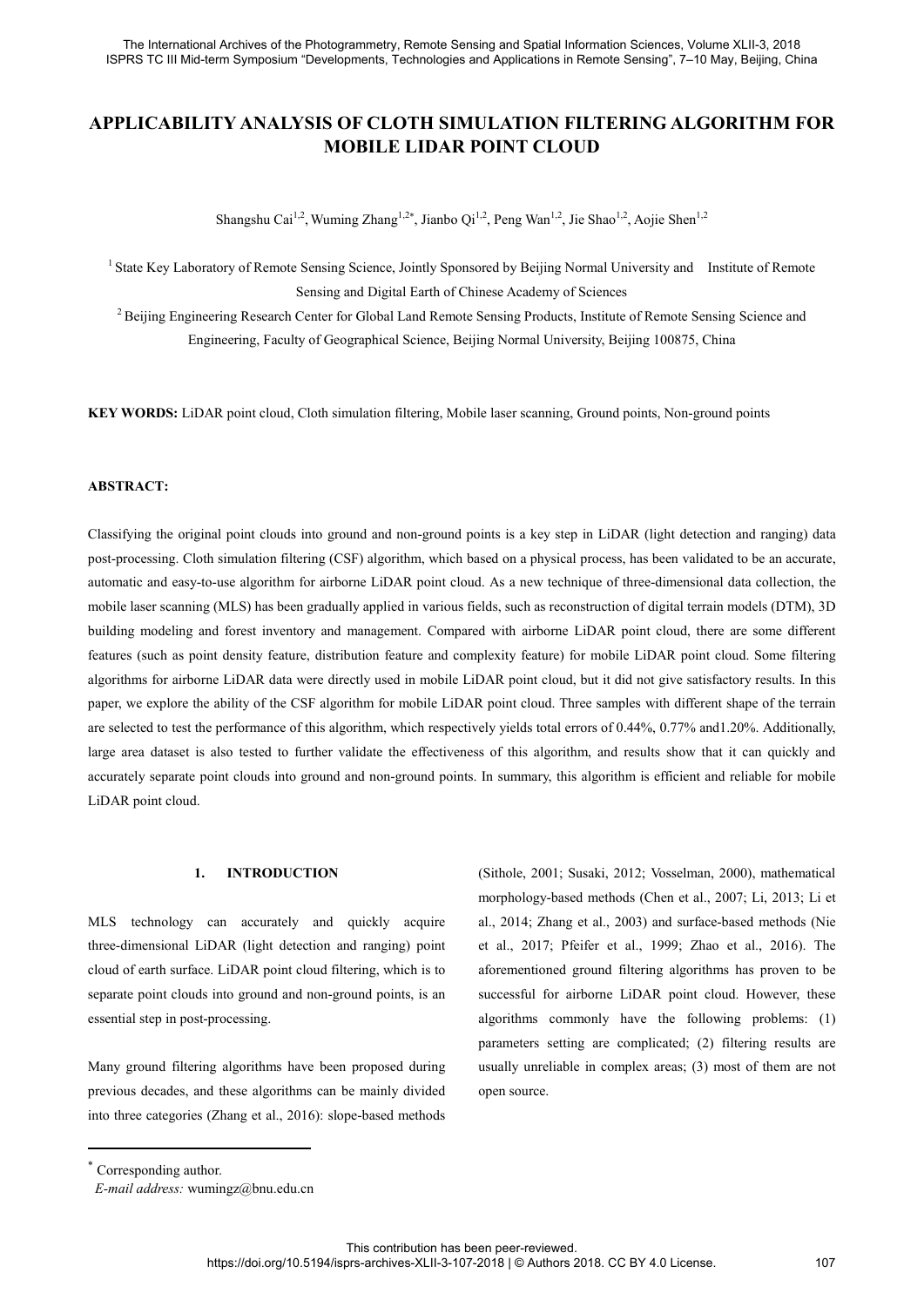In recent years, cloth simulation filtering (CSF) algorithm is proved to be an accurate, automatic and easy-to-use algorithm for airborne LiDAR point cloud. Specifically, the accuracy of this algorithm is comparable with most of the state-of-the-art ground filtering algorithms, and its parameters are few and are easily set by the users without much experience. In addition, this algorithm has been developed a CloudCompare plugin.

Due to the different speed of travel, trajectory and scan distance of the laser scanning system, there are some differences between airborne and mobile LiDAR point clouds (Table 1), in which distribution feature plays an important role in the filtering result. There is much missing in mobile LiDAR point cloud due to occlusion of objects, which lead that the distribution feature is very unevenly. As a result, aforementioned filtering algorithm did not give satisfactory results for mobile LiDAR point cloud.

| <b>Types</b>  | Airborne          | Mobile              |  |
|---------------|-------------------|---------------------|--|
| Point density | Low, <1000/ $m^2$ | High, ≥10000/ $m^2$ |  |
| Distribution  | Evenly            | Unevenly            |  |
| feature       |                   |                     |  |
| Spatial       | 2.5-dimension     | 3-dimension         |  |
| feature       |                   |                     |  |
| Complexity    | Complicated       | Very complicated    |  |
| feature       |                   |                     |  |
| Building      | Top information   | Side information    |  |
| feature       |                   |                     |  |

Table 1.Differences between airborne and mobile LiDAR point cloud

In this paper, we explored the performance of the CSF algorithm for mobile LiDAR point cloud. Three reference samples with the different characteristics of the terrain were tested.

The remainder of the paper is organized as follows. The principle of the CSF algorithm is described in Section 2. Next, the experiments are performed and the results are analyzed in Section 3. Finally, the conclusion is given in Section 4.

#### **2. METHOD**

The method is based on the simulation of a simple physical process. Imagine a piece of soft enough cloth placed above the terrain, and then the cloth falls under the action of gravity. The final shape of the cloth is the DSM (digital surface model). In contrast, if the surface is turned upside down, and then a cloth with rigidness falls under the action of gravity, the final shape of the cloth is the DTM.



Figure 1.Overview of the CSF algorithm.

To simulate this physical process, CSF algorithm utilizes a cloth simulation technique to separate point clouds into ground and non-ground points (Zhang et al., 2016). Figure 1 illustrates the overview of this algorithm. The procedure of the algorithm is shown as follows (Figure 2):



Figure 2.The flowchart of the CSF algorithm

#### **3. EXPERIMENTS AND RESULTS**

Three case studies are illustrated to assess the performance of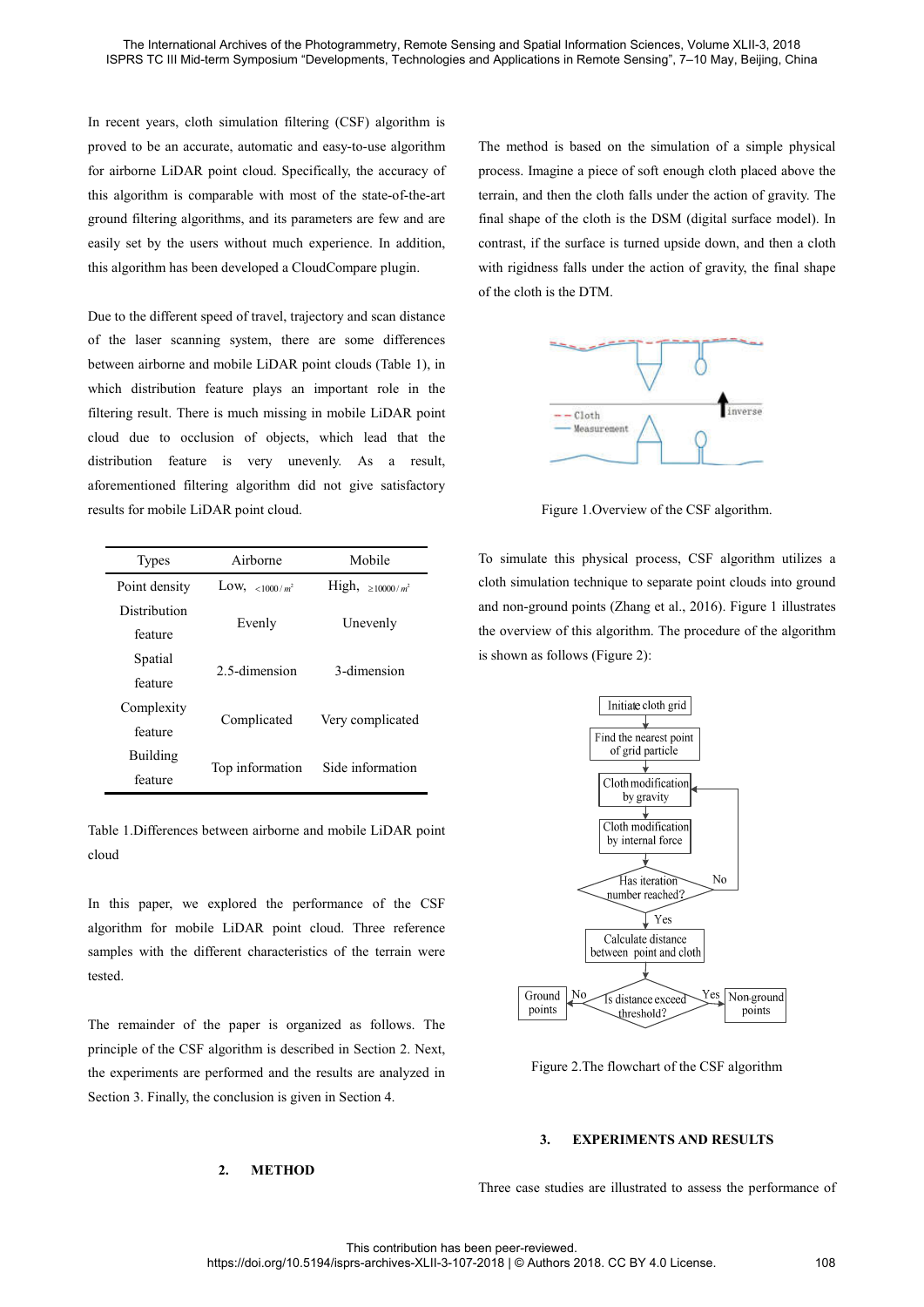the CSF algorithm. As shown in Figure 3a, various non-ground objects (such as buildings, trees and poles) exist in the study area. In particular, the features of the topography for three cases are significantly different, including flat terrain, gentle slope terrain and high slope terrain. The reference datasets were obtained by manually classification, and each point was labeled as ground or non-ground points.

To verify the effectiveness of the CSF algorithm in large area, we also tested a large area dataset, which mainly include 1000m road and area on both sides of road (the size is  $1000 m \times 128 m$ ). The elevation ranges from 9m to 43 m in the study area, whose point number is 5422298. The original dataset is shown in Figure 4a.

Four user-defined parameters are set in the CSF algorithm, including: (1) rigidness (RI), which governs the rigidness of the cloth; (2) grid resolution (GR), which is the horizontal distance between neighboring cloth particles; (3) distance threshold (DT), which controls the final classification of all LiDAR points as ground and non-ground points based on the distance from these points to the cloth; (4) iterations numbers (IN), which controls the maximum iteration numbers. The specified parameters are listed in Table 2, in which the rigidness was set by visually inspecting the features of terrain. Other parameters were set by a few trials.

| Samples | RI             | GR  | DТ   | IN        |
|---------|----------------|-----|------|-----------|
|         |                | (m) | (m)  | (numbers) |
|         | 3              | 0.3 | 0.15 | 150       |
| 2       | $\mathfrak{D}$ | 0.2 | 0.15 | 200       |
| ٩       |                | 0.3 | 0.2  | 300       |

### Table2. Parameters for each sample



Figure 3.Results of each sample: (a) original datasets colored by height; (b) the ground points extracted from the CSF algorithm.



Figure 4.Result of large area dataset: (a) original dataset colored by height; (b) the ground points extracted from the CSF algorithm.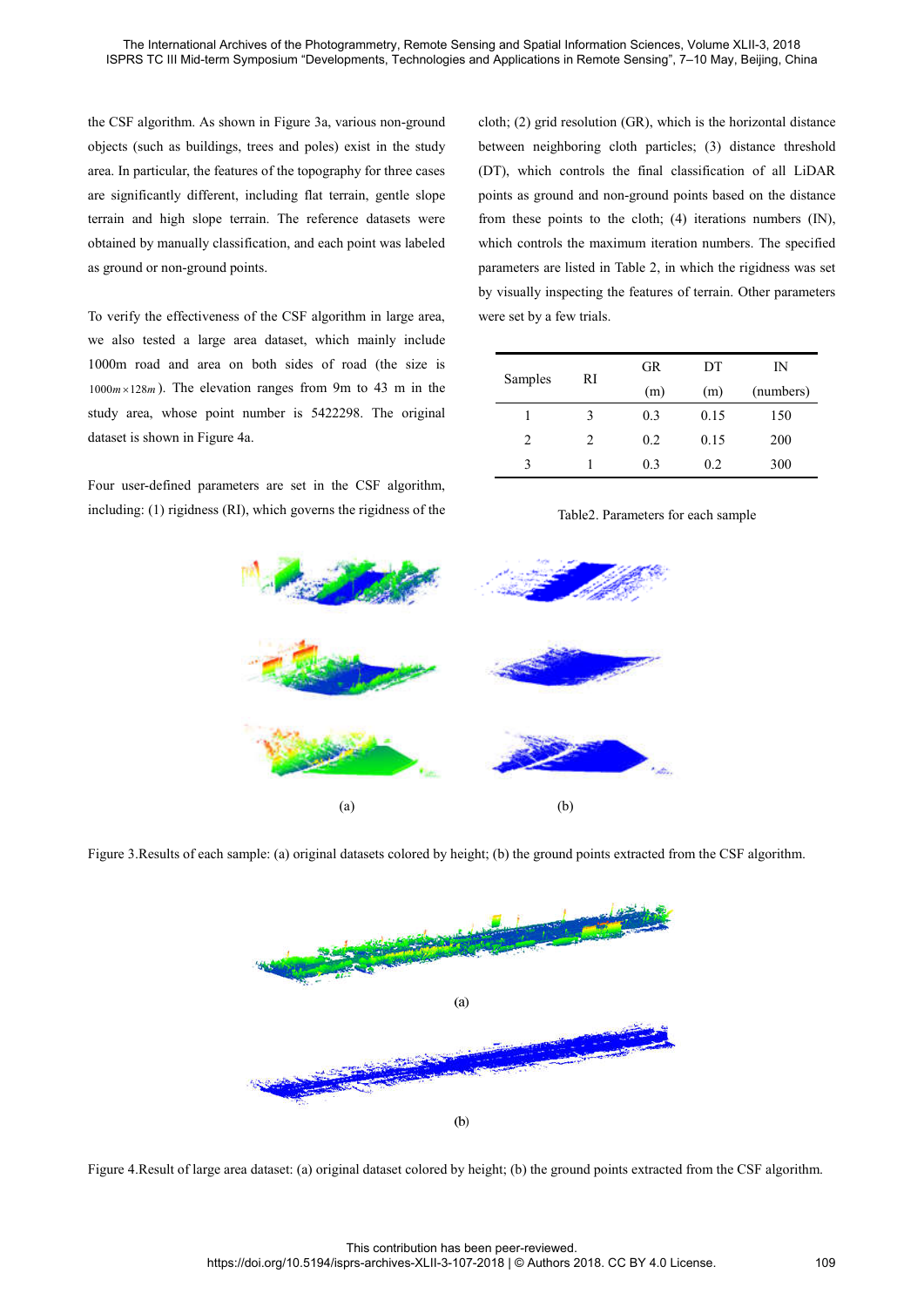In Figure 3b, it can be seen the CSF algorithm can filter out most of non-ground points from the original point cloud with the different features of terrain, and the terrain characteristics can be effectively remained as well.

For the large area dataset, the algorithm costed about 1.2 min to finish the experiments. By the visual inspection, we can see that this algorithm can successfully filter out non-ground points, as shown in Figure 4b.

Moreover, qualitative evaluation of the CSF algorithm was implemented by using reference samples. In this research, type I, type II and total errors were utilized to quantitatively assess the performance of this algorithm. Specifically, type I error is the rate of ground points misclassified as non-ground points, type II error is the rate of non-ground points misclassified as ground points, and the total error is the rate of misclassified points, which equation is presented as follows:

*Type I error* = 
$$
a/c
$$
  
\n*Type II error* =  $b/d$  (1)  
\n*Total error* =  $(a + b)/(c+d)$ 

as non-ground points, *b* represents the number of non-ground points misclassified as ground points, and *c* and *d* represent the total number of ground and non-ground points, respectively.

Table 3 shows the accuracy assessment of CSF algorithm, and Figure 5 shows the corresponding spatial distributions of the type I and type II errors, which indicates that this algorithm have high precision for all reference samples, and the total error is less than 1.20% for all the results. The main reason of high precision is that the simulated cloth can be directly treated as the final generated DTM for some circumstances, which avoids the interpolation of ground points, and can also recover areas of missing data. In addition, the distribution complexity of non-ground objects seldom influences the terrain approximation process (Zhang et al., 2016).

| Samples        | Type I $(\% )$ | Type II | Total error |
|----------------|----------------|---------|-------------|
|                |                | (%)     | $(\%)$      |
|                | 0.50           | 0.37    | 0.44        |
| $\mathfrak{D}$ | 0.68           | 1.29    | 0.77        |
| 3              | 0.94           | 2.45    | 1.20        |





where *a* represents the number of ground points misclassified

Figure 5.The spatial distributions of the type I and type II errors

# **4. CONCLUSIONS**

This research explores the effectiveness of the CSF algorithm for mobile LiDAR point cloud. Three samples with different shape of the terrain are tested. Results show that this algorithm can acquire relatively high precision for all benchmark samples. Moreover, the large area dataset also is tested, and the ground points can be successfully extracted, which indicated this algorithm is universal and reliable for mobile LiDAR point

cloud. This works can provide some experience for mobile LiDAR point cloud filtering processing.

#### **5. ACKNOWLEDGEMENTS**

This work was supported by the National Natural Science Foundation of China Grant Nos. 41331171, 41671414 and 41171265. This work was also supported by the National Basic